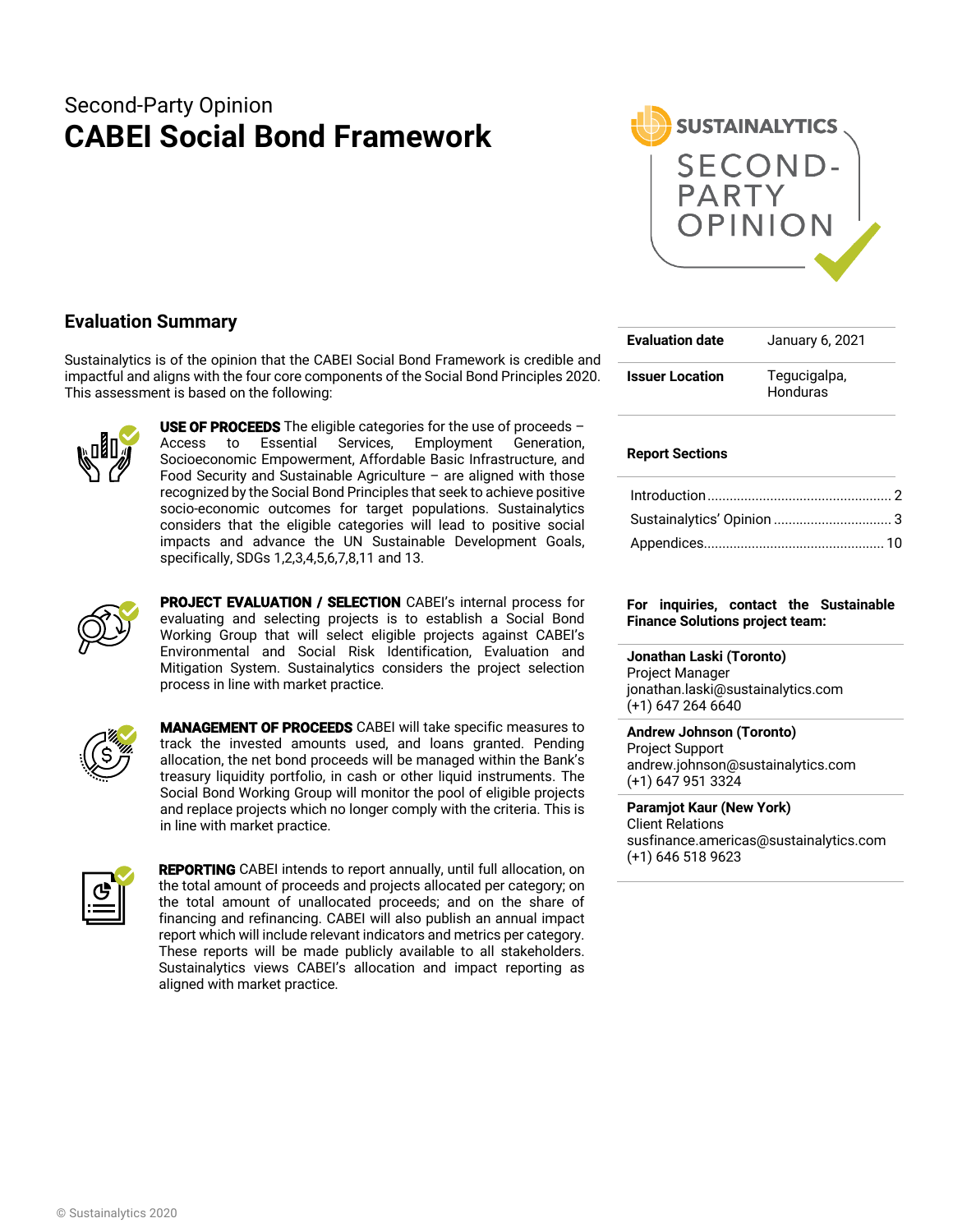

# **Introduction**

The Central American Bank for Economic Integration ("CABEI", the "Bank", or the "Issuer") is a multilateral development financial institution composed of 15 countries. It was established in 1960 by Guatemala, El Salvador, Honduras, Nicaragua and Costa Rica as founding members and later joined by Panama, the Dominican Republic and Belize as non-founding regional members, and Mexico, Colombia, Argentina, The Republic of China (Taiwan), Spain, Cuba and The Republic of Korea as non-regional members.

CABEI has developed the Social Bond Framework (the "Framework") under which it intends to issue social bonds and use the proceeds to finance/refinance, in whole or in part, existing and future projects that are intended to deliver positive social outcomes. The Framework defines eligibility criteria in five areas:

- 1. Access to Essential Services
- 2. Employment Generation
- 3. Socioeconomic Empowerment
- 4. Affordable Basic Infrastructure
- 5. Food Security and Sustainable Food Systems

CABEI engaged Sustainalytics to review the Social Bond Framework, dated December 2020, and provide a Second-Party Opinion on the Framework's social credentials and its alignment with the Social Bond Principles 2020 (SBP).<sup>1</sup> This Framework has been published in a separate document.<sup>2</sup>

# **Scope of work and limitations of Sustainalytics' Second-Party Opinion**

Sustainalytics' Second-Party Opinion reflects Sustainalytics' independent<sup>3</sup> opinion on the alignment of the reviewed Framework with the current market standards and the extent to which the eligible categories are credible and impactful.

As part of the Second-Party Opinion, Sustainalytics assessed the following:

- The Framework's alignment with the Social Bond Principles 2020, as administered by ICMA;
- The credibility and anticipated positive impacts of the use of proceeds; and
- The alignment of the issuer's sustainability strategy and performance and sustainability risk management in relation to the use of proceeds.

For the use of proceeds assessment, Sustainalytics relied on its internal taxonomy, version 1.6, which is informed by market practice and Sustainalytics' expertise as an ESG research provider.

As part of this engagement, Sustainalytics held conversations with various members of CABEI's management team to understand the sustainability impact of their business processes and planned use of proceeds, as well as management of proceeds and reporting aspects of the Framework. CABEI representatives have confirmed (1) they understand it is the sole responsibility of CABEI to ensure that the information provided is complete, accurate or up to date; (2) that they have provided Sustainalytics with all relevant information and (3) that any provided material information has been duly disclosed in a timely manner. Sustainalytics also reviewed relevant public documents and non-public information.

This document contains Sustainalytics' opinion of the Framework and should be read in conjunction with that Framework.

Any update of the present Second-Party Opinion will be conducted according to the agreed engagement conditions between Sustainalytics and CABEI.

Sustainalytics' Second-Party Opinion, while reflecting on the alignment of the Framework with market standards, is no guarantee of alignment nor warrants any alignment with future versions of relevant market

<sup>&</sup>lt;sup>1</sup> The Social Bond Principles are administered by the International Capital Market Association and are available at https://www.icmagroup.org/greensocial-and-sustainability-bonds/social-bond-principles-sbp/

<sup>2</sup> The Social Bond Framework is available on Central American Bank for Economic Integration's website at: https://www.bcie.org/en/investorrelations/social-bank/social-bond-framework-1

<sup>&</sup>lt;sup>3</sup> When operating multiple lines of business that serve a variety of client types, objective research is a cornerstone of Sustainalytics and ensuring analyst independence is paramount to producing objective, actionable research. Sustainalytics has therefore put in place a robust conflict management framework that specifically addresses the need for analyst independence, consistency of process, structural separation of commercial and research (and engagement) teams, data protection and systems separation. Last but not the least, analyst compensation is not directly tied to specific commercial outcomes. One of Sustainalytics' hallmarks is integrity, another is transparency.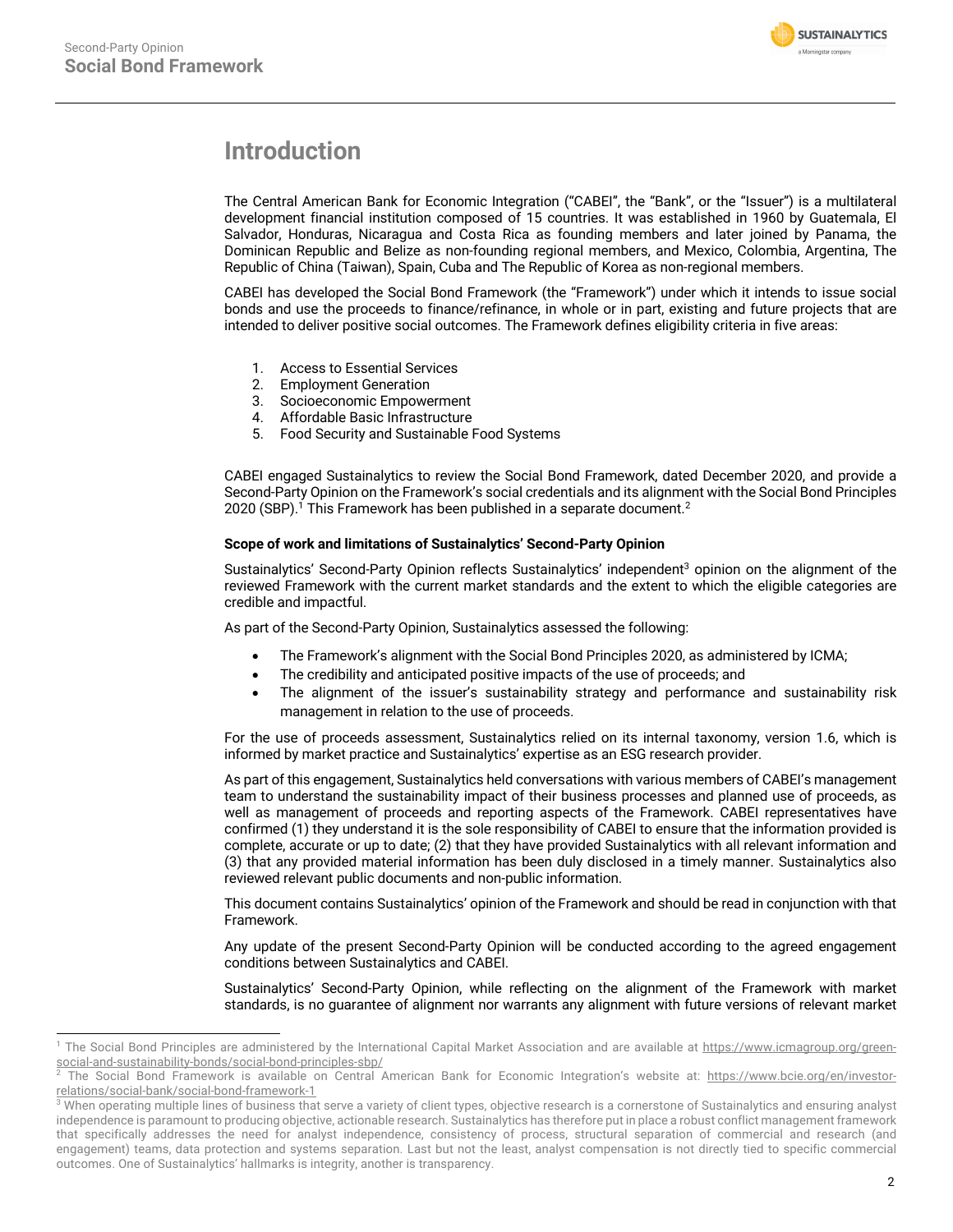

standards. Furthermore, Sustainalytics' Second-Party Opinion addresses the anticipated impacts of eligible projects expected to be financed with bond proceeds but does not measure the actual impact. The measurement and reporting of the impact achieved through projects financed under the Framework is the responsibility of the Framework owner.

In addition, the Second-Party Opinion opines on the intended allocation of proceeds but does not guarantee the realized allocation of the bond proceeds towards eligible activities.

No information provided by Sustainalytics under the present Second-Party Opinion shall be considered as being a statement, representation, warrant or argument, either in favour or against, the truthfulness, reliability or completeness of any facts or statements and related surrounding circumstances that CABEI has made available to Sustainalytics for the purpose of this SPO.

# **Sustainalytics' Opinion**

# **Section 1: Sustainalytics' Opinion on the Social Bond Framework**

Sustainalytics is of the opinion that the Social Bond Framework is credible and impactful and aligns with the four core components of the SBP. Sustainalytics highlights the following elements of CABEI's Social Bond Framework:

- Use of Proceeds:
	- The eligible categories (i) Access to Essential Services (ii) Employment Generation, (iiii) Socio-Economic Empowerment (iv) Affordable Basic Infrastructure, (v) Food Security and Sustainable Food Systems – are recognized as impactful by the SBP.
	- Within the 'Access to Essential Services' category, CABEI intends to finance health and education-related projects including healthcare institutions and equipment. The focus is to finance projects sought by public healthcare institutions, although private healthcare institutions may also receive financing if (a) they are located in municipalities with Human Development Index ("HDI") scores below the average for that particular country and (b) provided they guarantee free or subsidized access to vulnerable individuals.
		- § Sustainalytics notes that financing of private healthcare facilities should only be considered eligible where there is a commitment for such facilities to guarantee access and encourages CABEI to report on outcomes in this area.
	- For education projects under the 'Access to Essential Services' category, CABEI intends to finance investments aiming to enhance infrastructure and buildings, as well as technical training for teachers and staff. Eligible projects may include the construction or refurbishment of early childhood facilities, public schools or public universities, scholarships for underserved populations, and the construction or refurbishment of private primary, secondary or tertiary educational facilities provided that (a) they are located in municipalities with Human Development Index scores below the average for that particular country and (b) they guarantee free or subsidized access to vulnerable individuals.
		- § Sustainalytics notes that financing of private educational facilities should only be considered eligible where there is a commitment for such facilities to guarantee access and encourages CABEI to report on outcomes in this area.
	- Within the 'Employment Generation' category, CABEI intends to finance projects developed by micro, small and medium-sized enterprises ("MSMEs") in order to generate employment and reduce inequalities. CABEI has determined that projects should be located in areas where the HDI is below the average for that particular country and/or the area has been impacted by either natural disasters or pandemics.
		- § CABEI defines MSMEs by number of employees: micro enterprises have fewer than 10 employees; small enterprises have 10-49; and medium-sized enterprises have 50-199 employees.
		- § Sustainalytics considers the financing of MSMEs in these developing countries to be aligned with market practice.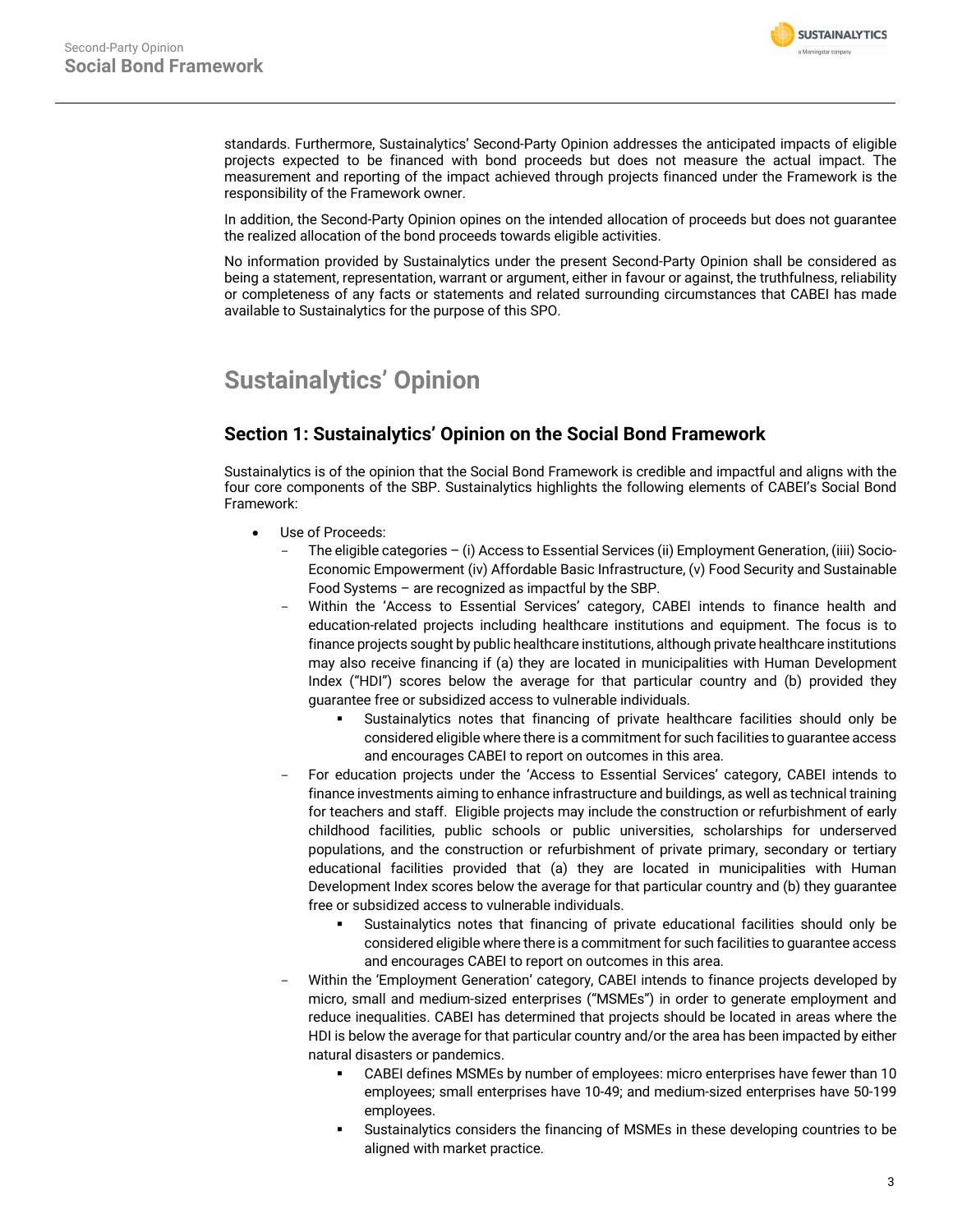

- Within the 'Socioeconomic Empowerment' category, CABEI intends to finance women owned businesses and to encourage female entrepreneurship.
	- CABEI defines "women-owned" as MSMEs where at least 50% of the capital stock has been owned by women for at least six months.
- For the 'Affordable Basic Infrastructure' category, CABEI intends to finance projects that expand clean drinking water, improve sanitation and sewage treatment, and reduce untreated wastewater from entering bodies of water, with a particular focus and attention to underserved, rural and vulnerable communities. CABEI also intends to finance rural electrification projects, with a particular focus on underserved populations and communities impacted by natural or human disasters and pandemics.
- Also, under the 'Affordable Basic Infrastructure' category, CABEI intends to finance projects to increase the supply of housing to those without adequate housing and to support populations facing socio-economic difficulties. CABEI intends to do so by targeting the most vulnerable populations and those affected by natural or human disasters following their Sustainable Housing Program.
- Also under the 'Affordable Basic Infrastructure' category, CABEI intends to finance projects to prevent impacts caused by natural disasters and to support activities in communities affected by natural and human disasters. Projects under this category may include response preparedness, and basic services restoration such as clean water, food and energy and the operation of humanitarian shelters.
- CABEI also intends to provide financing towards 'food security and sustainable food systems'. This includes financing for agricultural crops, machinery to increase productivity and/or reduce environmental impacts, and food security and nutrition projects targeted towards vulnerable populations.
	- § Sustainalytics notes that this category may be financed under the Employment Generation category whereby the Bank finances MSMEs, in this case in the agricultural sector.
	- § CABEI has confirmed that it will promote sustainable agriculture techniques to the greatest extent that is practical.
- Project Evaluation and Selection:
	- CABEI intends to establish a Multidisciplinary Social Bond Working Group, that will be responsible for evaluating and selecting eligible projects to be financed with the social bond proceeds. The Working Group will be responsible for verifying that eligible projects comply with the Use of Proceeds categories outlined in the Framework, as well as compliance with the Bank's Environmental and Social Policy.
	- The Social Bond Working Group will meet annually and will monitor whether projects no longer satisfy the eligibility criteria.
	- Composition of the Working Group will consist of relevant parties including CABEI's Finance Department, Environment and Sustainability Office, Public Sector Department, Private Sector Department and the Continuous Improvement Unity.
	- Projects will be identified and assessed through CABEI's Environmental and Social Risk Identification, Evaluation and Mitigation System (SIEMAS, for its acronym in Spanish). SIEMAS promotes and facilitates stakeholder involvement in order to avoid any social or environmental risks through a three-level categorization of projects and programs. Through SIEMAS, CABEI intends to consult relevant stakeholders in the participation of project selection.
	- CABEI has included an Exclusion List in Annex 1 of the Framework and has stated the Bank will not finance any projects that infringe upon their environmental and social policy, environmental and social regulations of the host country and international environmental and social agreements and conventions.
	- Based on CABEI's detailed project evaluation process, Sustainalytics considers this process to be in line with market practice.
- Management of Proceeds:
	- Net proceeds of each social bond will be managed within CABEI's treasury liquidity portfolio. CABEI will hold net bond proceeds in cash or other liquidity instruments pending allocation. The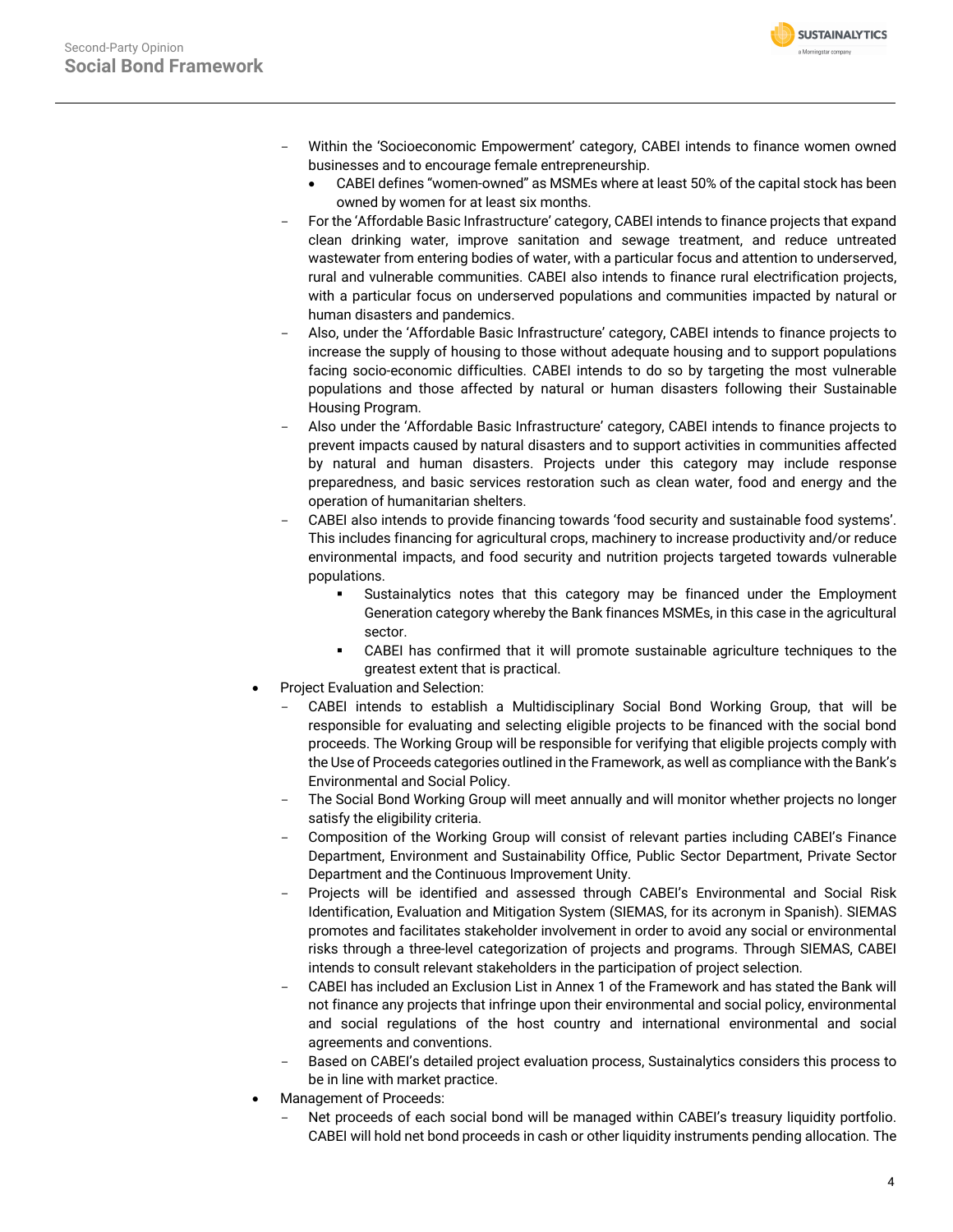

Bank intends to fully allocate proceeds of the social bond within five years of the issuance of the bond.

- § Sustainalytics considers market expectation to be full allocation within 36 months and notes that the issuer intends to allocate within 60 months.
- Notwithstanding the above comment, based on CABEI's approach to management of proceeds, Sustainalytics considers CABEI's process to be in line with market practice.
- Reporting:
	- CABEI has committed to report publicly on the allocation of proceeds associated with each social bond on an annual basis until full allocation. The allocation report will include the total amounts of proceeds and the projects that they have been allocated to per category and average size of each allocation. This report will also include the total amount of unallocated proceeds and a description of selected projects.
	- In addition, the Bank has committed to providing a report on the impacts of projects funded by each social bond issuance. CABEI will provide this reporting in accordance with their existing Development Impact Evaluation System, which identifies the impacts of investments. CABEI has included in their Framework a list of example indicators and metrics which they intend to use.
	- The Finance Department will be responsible for the collection of data and the consolidation of the allocation and impact reports annually.
	- Based on CABEI's allocation and impact reporting commitments, Sustainalytics considers the process outlined to be in line with market practice.

# **Alignment with Social Bond Principles 2020**

Sustainalytics has determined that the Social Bond Framework aligns to the four core components of the SBP. For detailed information please refer to Appendix 1: Social Bond/Social Bond Programme External Review Form.

# **Section 2: Sustainability Strategy of CABEI**

# **Contribution of framework to issuer's sustainability strategy**

CABEI's sustainability strategy integrates sustainable development into the bank's mission and aims to promote economic integration and social development in the Central American region. CABEI's 2020-2024 Institutional Strategy defines five strategic axes, including the cross-cutting theme of 'Environmental and Social Sustainability'. <sup>4</sup> In addition to their Institutional Strategy, in 2016, CABEI published an Environmental and Social Policy with three principles: Adoption of Best International Practices, Sustainable Development Financing with alignment to the SDGs and Consultation and Citizen Participation. <sup>5</sup> The policy is managed by the Committee for Oversight of Corporate Environmental and Social Responsibility through the following:

- CABEI's Environmental and Social Strategy; and
- CABEI's Environmental and Social Risk Management System, composed of: (i) the System for Identification, Evaluation and Mitigation of Environmental and Social Risks (SIEMAS for its acronym in Spanish), and (ii) the Environmental and Social Corporate Responsibility System (SASC for its acronym in Spanish), discussed below.

In addition to CABEI's Environmental and Social Policy and Institutional Strategy, the Bank has also committed to other key social policies including supporting funding related to climate change adaptation and mitigation, and gender equity. CABEI's social development objectives include the eradication of extreme poverty, universal primary education, gender equity, reduction in child mortality, combating disease and improving mental health services.<sup>6</sup> CABEI has demonstrated its commitment to these objectives through the following initiatives:

<sup>4</sup> CABEI, "CABEI'S 2020-2024 Institutional Strategy", (2020), at: https://www.bcie.org/fileadmin/bcie/english/files/news-and-

media/publications/strategies/CABEI\_2020\_2024\_Institutional\_Strategy.pdf

<sup>5</sup> CABEI, "Environmental and Social Policy, (2016), at https://www.bcie.org/fileadmin/bcie/english/files/news-and-

media/publications/regulations/cabei\_environmental\_and\_social\_policy\_01.pdf

<sup>6</sup> CABEI, "Social Development", (2020), at: https://www.bcie.org/en/about-us/institucional-strategy/strategic-axes/social-development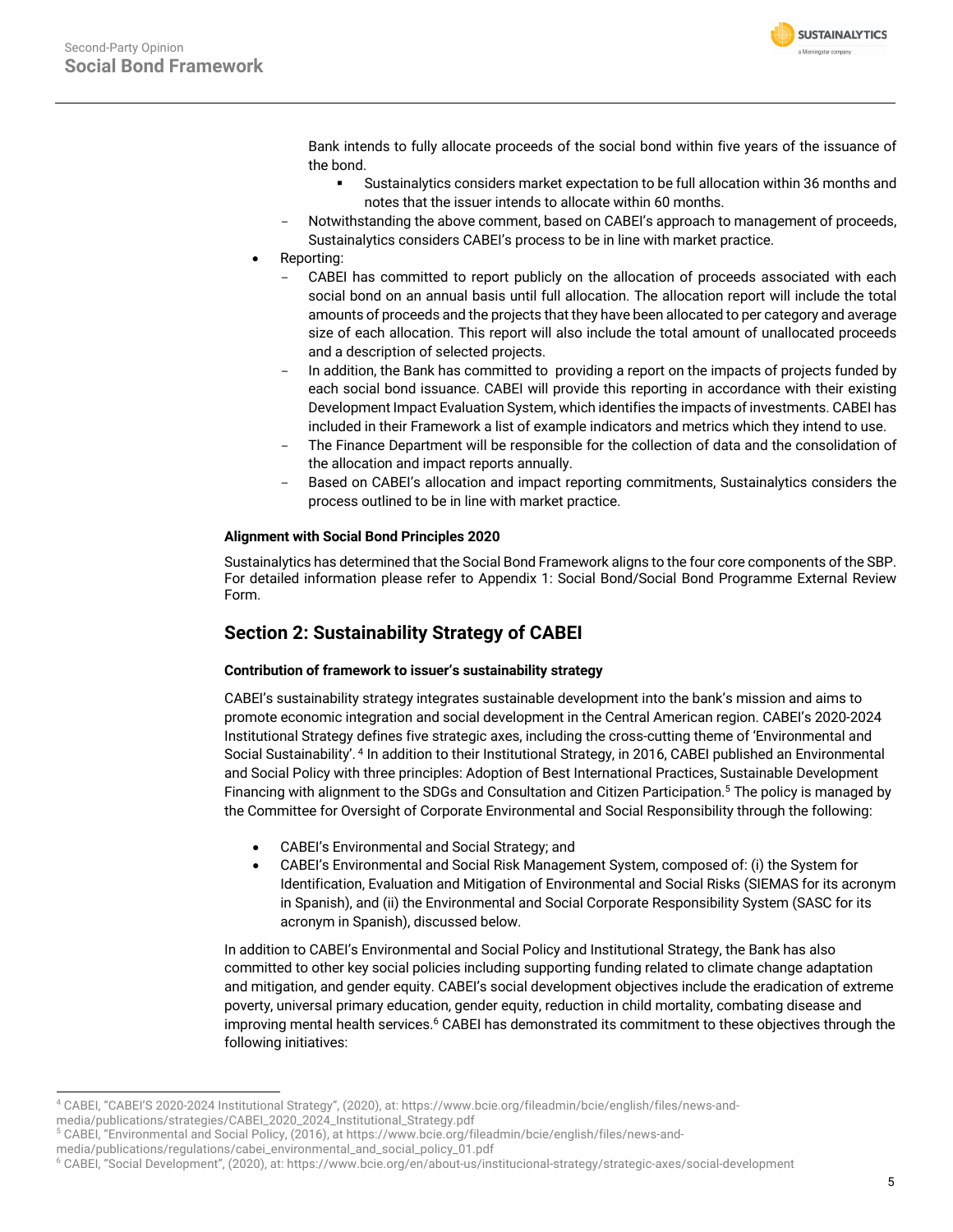

- The Program for the Reduction of Poverty and Economic and Social Exclusion (PRPEES) a program created at the request of the Bank's Board of Governors to reach the poorest and most vulnerable people in the region. The PRPEES became operational in May 2019 with an initial investment availability of over USD 569.1 million, of which USD 50.7 million has already been disbursed.
- The Central American Program for Resilient Reconstruction a program launched in November 2020 following the region being hit by two destructive hurricanes. The program approved up to USD \$2.5 billion being made available to member countries to assist with the disaster mitigation, adaptation and recovery.
- The Program for Housing and Sustainable Habitat Development a program for the housing sector aimed at improvements in slums, the construction and acquisition of housing and mechanisms available to disadvantaged populations to finance housing.
- CABEI Social Support Foundation initiative created out of a need for resourcing to address social inequalities including education for development, community development, climate change adaptation, and human development.

Based on CABEI's policies and initiatives listed above, Sustainalytics views the Bank's social bond programme as aligned with CABEI's institutional strategy and overall sustainability mission.

# **Well positioned to address common environmental and social risks associated with the projects**

While Sustainalytics recognizes that the use of proceeds outlined in the Framework will be directed towards eligible projects that are recognized by the SBP to have positive social and environmental impacts, Sustainalytics is aware that such eligible projects could also lead to negative social and environmental outcomes. Some key social and environmental risks associated with the eligible projects could include occupational health and safety, community/stakeholder engagement issues, as well as risks associated with being exposed to controversial companies or projects as a result of the Bank's lending activities. To help mitigate these risks, CABEI has in place the following mitigation policies and procedures:

CABEI has a Development Impact Evaluation System (SEID, for its acronym in Spanish) which measures the development impact of the Bank's projects. In its current iteration, SEID 2.0 is applied across the evaluation cycle, which carries out project evaluations ex-ante, half term and until ex-post, and its methodology is updated every two years by the Environmental and Social Sustainability Office (Oficina de Sostenibilidad Ambiental y Social, in Spanish) and the Evaluation Office (ODE, for its acronym in Spanish).14 CABEI measures the impact of its operations on the region's development through the CABEI Development Impact Index (I-BCIE, for its acronym in Spanish).15

While SEID controls the advancement of the development agenda, the Bank also uses a System for the Identification, Evaluation, and Mitigation of Environmental and Social Risks (SIEMAS, for its acronym in Spanish) to identify and mitigate environmental and social impacts. The Environmental and Social Sustainability Office is also responsible for overseeing the implementation of SIEMAS, as well as the Bank's alignment with the performance standards set by the IFC, the Equator Principles<sup>16</sup>, and the World Bank Group Environmental, Health, and Safety Guidelines (EHS Guidelines)<sup>17</sup> as well as national legislation in each country.18 SIEMAS guarantees that relevant measures for mitigation are incorporated into environmental and social action plans. It also established the Mechanism of Environmental and Social Complaints (Spanish: Mecanismo de Denuncias Ambientales y Sociales) that allows the general public to report to the Bank of any potential environmental or social risks linked to the operations financed by CABEI.<sup>18</sup>

In its current form, SIEMAS 3.0 defines the process of analysing environmental and social risks through CABEI's project cycle including categories of each intervention and the ability of clients to manage them and it divides them in three categories:

- i. Category A: Projects with potential risks or significant adverse social and environmental impact that are diverse, irreversible, or unprecedented.
- ii. Category B: Projects with potential risks or limited adverse social and environmental impacts that are scarce and could be managed with mitigation measures.
- iii. Category C: Projects that involve minimal or no adverse environmental or social risks or impacts.<sup>19</sup>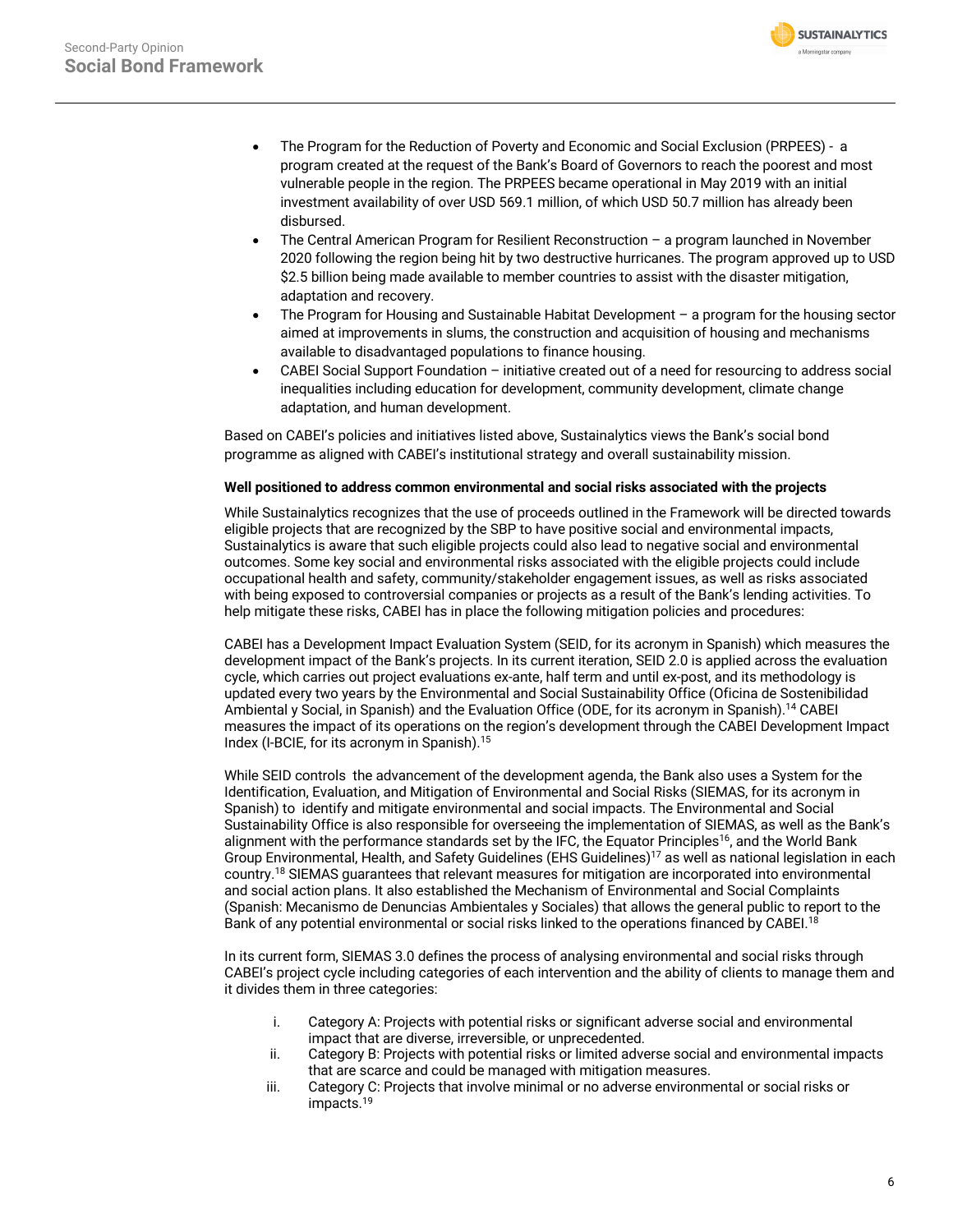

Sustainalytics is of the opinion that CABEI´s internal processes and mechanisms to mitigate risks associated with its financing activities ensure that the Bank is well-positioned to address common social and environmental risks and are in line with market best practice.

# **Section 3: Impact of Use of Proceeds**

All five use of proceeds categories are aligned with those recognized by the SBP. Sustainalytics has focused on three below where the impact is specifically relevant in the local context.

# **Importance of employment generation for reducing inequalities and poverty reduction in Latin America**

Prior to several notable events in 2020, namely COVID-19 and two major hurricane disasters, the region had 53.7 million people experiencing severe food insecurity. Current estimates are that this figure has risen to 83.4 million due to economic hardship caused by COVID-19 and the natural disasters.<sup>7</sup> The pandemic has the potential to set the region back significantly, especially after having made socio-economic advancements at the beginning of the 21<sup>st</sup> century. By 2019, the OECD reported that Latin America and the Caribbean ("LAC") had been experiencing stalled socio-economic progress and that inequality remained high compared to other regions, and extreme poverty rates had increased by 12.96% in the period between 2014-2016 compared to the period between 2002-2008. <sup>8</sup> The IMF anticipates that the LAC economies will contract by 8.1% in 2020 mainly as a result of the COVID-19 pandemic.9 The World Economic Forum attributed the significant economic slowdown in the region to the fact that 45% of jobs are in contact-intensive sectors and telework is less feasible for many jobs in the region. 10

S&P Global predicts that most Latin American economies will return to their pre-pandemic GDP levels in the second half of 2022, and that the recovery will be fragile as there will be limited resources available for stimulus.<sup>11</sup> Regional experts writing for the World Economic Forum recommend that governments should invest in health, education and infrastructure to help with pandemic economic recovery, and that the private sector should be encouraged to embrace formal employment to provide stability to citizens.<sup>12</sup> Given the focus of CABEI's intended social bond categories in employment generation, as well as healthcare, education, and disaster prevention and recovery, Sustainalytics is of the opinion that CABEI's social bond investments will assist in COVID-19 and hurricane recovery and ultimately help reduce inequality and poverty in the region.

# **Importance of creating greater access to quality public education to improve economic outcomes**

In 2019, UNICEF found that in LAC, only 25 percent of countries in the region had education systems that are equitable, and it advocated for improvement in education systems across the region.<sup>13</sup> Investments in education in the region are poorly directed to those most in-need and spending on elementary education systems is low throughout the region. Universities in the region receive a disproportionate amount of the education dollars compared to primary education, which leans towards favoring high-income students.14 The UN Development Programme (UNDP) found that between 1990 to 2014, the share of students going to private

 $<sup>7</sup>$  Economic Commission for Latin America and the Caribbean, "Millions of People May Slide into Extreme Poverty and Hunger in 2020 in Latin America</sup> and the Caribbean due to Pandemic's Impact", (2020), at: https://www.cepal.org/en/pressreleases/fao-and-eclac-millions-people-may-slide-extremepoverty-and-hunger-2020-latin-america

<sup>8</sup> OECD, "Socio-Economic Risks and Challanges: A Macro-Perspective", (2019), at: https://www.oecd.org/dev/americas/LEO-2019-Chapter-1.pdf

<sup>9</sup> IMF, "Regional Economic Outlook for Western Hemisphere", (2020), at: https://www.imf.org/en/Publications/REO/WH/Issues/2020/10/13/regionaleconomic-outlook-western-hemisphere#ch1<br><sup>10</sup> World Economic Forum, "What

<sup>10</sup> World Economic Forum, "What we can expect for the latin American and Caribbean economy", (2020), at: https://www.weforum.org/agenda/2020/10/imf-latin-central-america-economics-finance-pandemic-

disease/#:~:text=GDP%20in%20Latin%20America%20and,IMF's%20Regional%20Economic%20Outlook%20report.&text=The%20IMF%20warns%20that% 20unless,more%20economic%20damage%20is%20likely.

S&P Global, "Economic Resarch: Latin America's Economic Recovery From The Pandemic Will Be Highly Vulnerable To Setbacks", (2020), at https://www.spglobal.com/ratings/en/research/articles/201201-economic-research-latin-america-s-economic-recovery-from-the-pandemic-will-behighly-vulnerable-to-setbacks-11760209

<sup>&</sup>lt;sup>12</sup> Word Economic Forum, "The Covid-19 reset Latin America needs, ccording to three experts", (2020), at:

https://www.weforum.org/agenda/2020/11/covid-reset-latin-america-needs-recovery-pandemic-economics-jobs/

<sup>13</sup> UNICEF, "Global Annual Report – Goal Area 2", (2020), at: https://www.unicef.org/media/71801/file/Global-annual-results-report-2019-goal-area-2.pdf <sup>14</sup> Educando, "Education Gap in Latin America", (2020), at: https://educando.org/education-latin-america/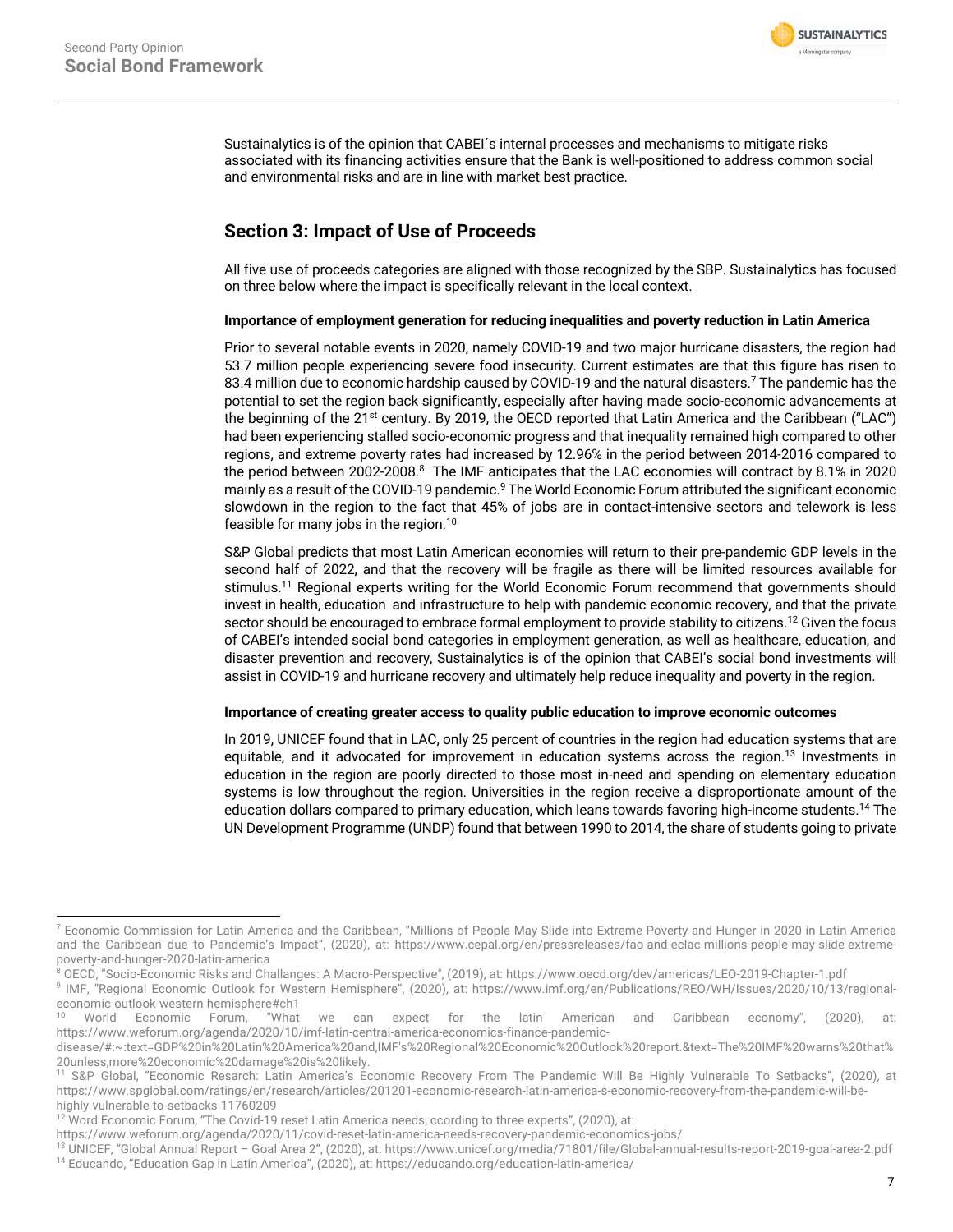

schools for primary education rose from 12% to 19%, and that as the population attending private schools increases, investment in social services for more marginalized populations generally declines.<sup>15</sup>

Due to the COVID-19 pandemic, research suggests that 97% of students in LAC are spending more time out of the classroom, losing 4 times more days of schooling than children in the rest of the world.<sup>16</sup> The challenge is, therefore, that the COVID-19 pandemic will increase social inequalities, inequity, and exclusion, particularly for groups already at risk in the region, including women and indigenous populations and will require education financing to assist with additional costs as a result of the pandemic, and the subsequent financial resourcing constraints following.17 As a result of both the existing challenges to public education in the region and the added impacts resulting from the COVID-19 pandemic, Sustainalytics is of the opinion that CABEI's investments in public education will help to address the inequalities the region faces.

## **Importance of access to healthcare for improving quality of life in Latin America**

In 2020, the OECD found that despite improvements in population health in LAC countries, there is still a need to improve access to healthcare in the region.<sup>18</sup> The same report found that health expenditure per capita in LAC countries is well below that of OECD countries and that there is a dependency on private spending, with an average of 54.3% healthcare costs being covered by government and compulsory health insurance. The COVID-19 Pandemic added extra strain on the health care infrastructure of many LAC countries that already have few critical care resources and are experiencing exasperated economic inequalities because of the crisis.19 Based on the ongoing challenges to providing quality public healthcare, and due to added pressure imposed by the COVID-19 pandemic, Sustainalytics is of the opinion that CABEI's investments in improving healthcare infrastructure in LAC will help to alleviate inequalities the region faced prior, during and following the COVID-19 pandemic.

# **Alignment with/contribution to SDGs**

The Sustainable Development Goals (SDGs) were set in September 2015 and form an agenda for achieving sustainable development by the year 2030. This social bond advances the following SDGs and targets:

| Use of Proceeds<br>Category                                                | <b>SDG</b>                             | <b>SDG target</b>                                                                                                                                                                                                                         |
|----------------------------------------------------------------------------|----------------------------------------|-------------------------------------------------------------------------------------------------------------------------------------------------------------------------------------------------------------------------------------------|
| Access to Essential<br>Services - Health                                   | 3 - Good Health and Well-<br>being     | 3.8 - Achieve universal health coverage,<br>including financial risk protection, access to<br>quality essential health-care services and<br>access to safe, effective, quality and affordable<br>essential medicines and vaccines for all |
| Access to Essential<br>Services - Education                                | $4 -$ Quality Education                | 4.1 - By 2030, ensure that all girls and boys<br>complete free, equitable and quality primary and<br>secondary education leading to relevant and<br>effective learning outcomes.                                                          |
|                                                                            | $1 - No Power$                         | 1.2 - By 2030, reduce at least by half the<br>proportion of men, women and children of all<br>ages living in poverty in all its dimensions<br>according to national definitions                                                           |
| <b>Employment Generation -</b><br>Micro and small<br>enterprises financing | 8 - Decent Work and<br>Economic Growth | 8.5 - By 2030, achieve full and productive<br>employment and decent work for all women<br>and men, including for young people and                                                                                                         |

<sup>15</sup> UNDP,"UNFAIR and unequal: new UNDP report sheds light on discontent in Latin America", (2019), at: https://www.latinamerica.undp.org/content/rblac/en/home/presscenter/pressreleases/2019/unfair-and-unequal--new-undp-report-sheds-light-ondiscontent-in.html

<sup>16</sup> UNICEF, "Education on hold", (2020), at: https://www.unicef.org/lac/en/education-on-hold#fast

<sup>17</sup> UNESCO, "Education in the time of COVID-19", (2020), at: https://repositorio.cepal.org/bitstream/handle/11362/45905/1/S2000509\_en.pdf

<sup>&</sup>lt;sup>18</sup> OECD, "Health at a Glance: Latin America and the Caribbean 2020", (2020), at: Affordable Basic Infrastructure - Clean Drinking Water, Sanitation and Sewages

<sup>&</sup>lt;sup>19</sup> Centre for Strategic and International Studies, "Covid-19 Exposes Latin America's Inequality", (2020), at https://www.csis.org/analysis/covid-19exposes-latin-americas-inequality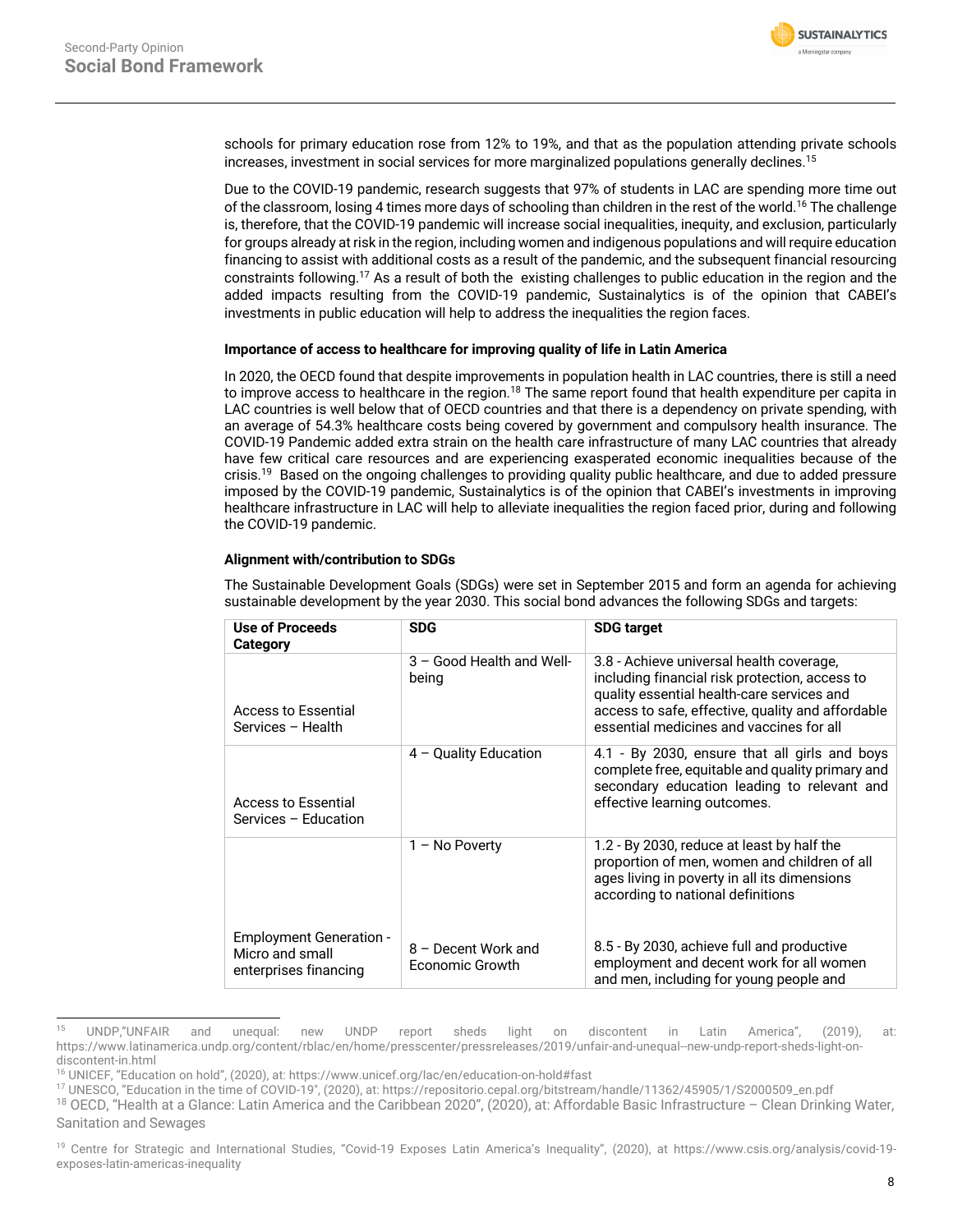

|                                                                                                                     |                                            | persons with disabilities, and equal pay for<br>work of equal value                                                                                                                                                                                                                                                                                                            |
|---------------------------------------------------------------------------------------------------------------------|--------------------------------------------|--------------------------------------------------------------------------------------------------------------------------------------------------------------------------------------------------------------------------------------------------------------------------------------------------------------------------------------------------------------------------------|
| Socio-Economic<br>Empowerment. - Gender<br>Inclusion                                                                | 5 - Gender Equality                        | 5.a - Undertake reforms to give women equal<br>rights to economic resources, as well as<br>access to ownership and control over land and<br>other forms of property, financial services,<br>inheritance and natural resources, in<br>accordance with national laws                                                                                                             |
| Affordable Basic<br>Infrastructure - Clean<br>Drinking Water,<br><b>Sanitation and Sewages</b>                      | 6 - Clean Water and<br>Sanitation          | 6.1 - By 2030, achieve universal and equitable<br>access to safe and affordable drinking water for<br>all.                                                                                                                                                                                                                                                                     |
| Affordable Basic<br>Infrastructure -<br>Electrification                                                             | 7 - Affordable and Clean<br>Energy         | 7.1 - By 2030, ensure universal access to<br>affordable, reliable and modern energy services.                                                                                                                                                                                                                                                                                  |
| Affordable Basic<br>Infrastructure - Social<br>Housing                                                              | 11 - Sustainable Cities<br>and Communities | 11.1 By 2030, ensure access for all to<br>adequate, safe and affordable housing and<br>basic services and upgrade slums                                                                                                                                                                                                                                                        |
| Affordable Basic<br>Infrastructure - Disaster<br><b>Prevention and Economic</b><br>Recovery                         | 13 - Climate Change                        | 13.1 - Strengthen resilience and adaptive<br>capacity to climate-related hazards and natural<br>disasters in all countries                                                                                                                                                                                                                                                     |
| Food Security and<br>Sustainable Food<br>Systems - Access to<br>Adequate Food for Low-<br><b>Income Populations</b> | $2 - No Hunger$                            | 2.4 - By 2030, ensure sustainable food<br>production systems and implement resilient<br>agricultural practices that increase productivity<br>and production, that help maintain ecosystems,<br>that strengthen capacity for adaptation to<br>climate change, extreme weather, drought,<br>flooding and other disasters and that<br>progressively improve land and soil quality |

# **Conclusion**

CABEI has developed the Social Bond Framework under which it will issue one or more social bonds and use the net proceeds to finance greater access to healthcare and education, employment generation, access to clean water and electricity, social housing, disaster prevention and recovery and financing for sustainable agriculture. Sustainalytics considers that the projects funded by the social bond proceeds can be expected to deliver positive social impact.

The Framework outlines a process by which proceeds will be tracked, distributed, and managed, and commitments have been made for reporting on the allocation and impact of the use of proceeds. Furthermore, Sustainalytics believes that the Framework is aligned with the overall sustainability strategy of the company and that the social use of proceeds categories will contribute to the advancement of the UN Sustainable Development Goals 1,2,3,4,5,6,7,8,11 and 13. Additionally, Sustainalytics is of the opinion that CABEI has adequate measures to identify, manage and mitigate social and environmental risks commonly associated with the eligible projects funded by the use of proceeds.

Based on the above, Sustainalytics is confident that CABEI is well-positioned to issue social bonds and that the Social Bond Framework is robust, transparent, and in alignment with the core components of the Social Bond Principles 2020.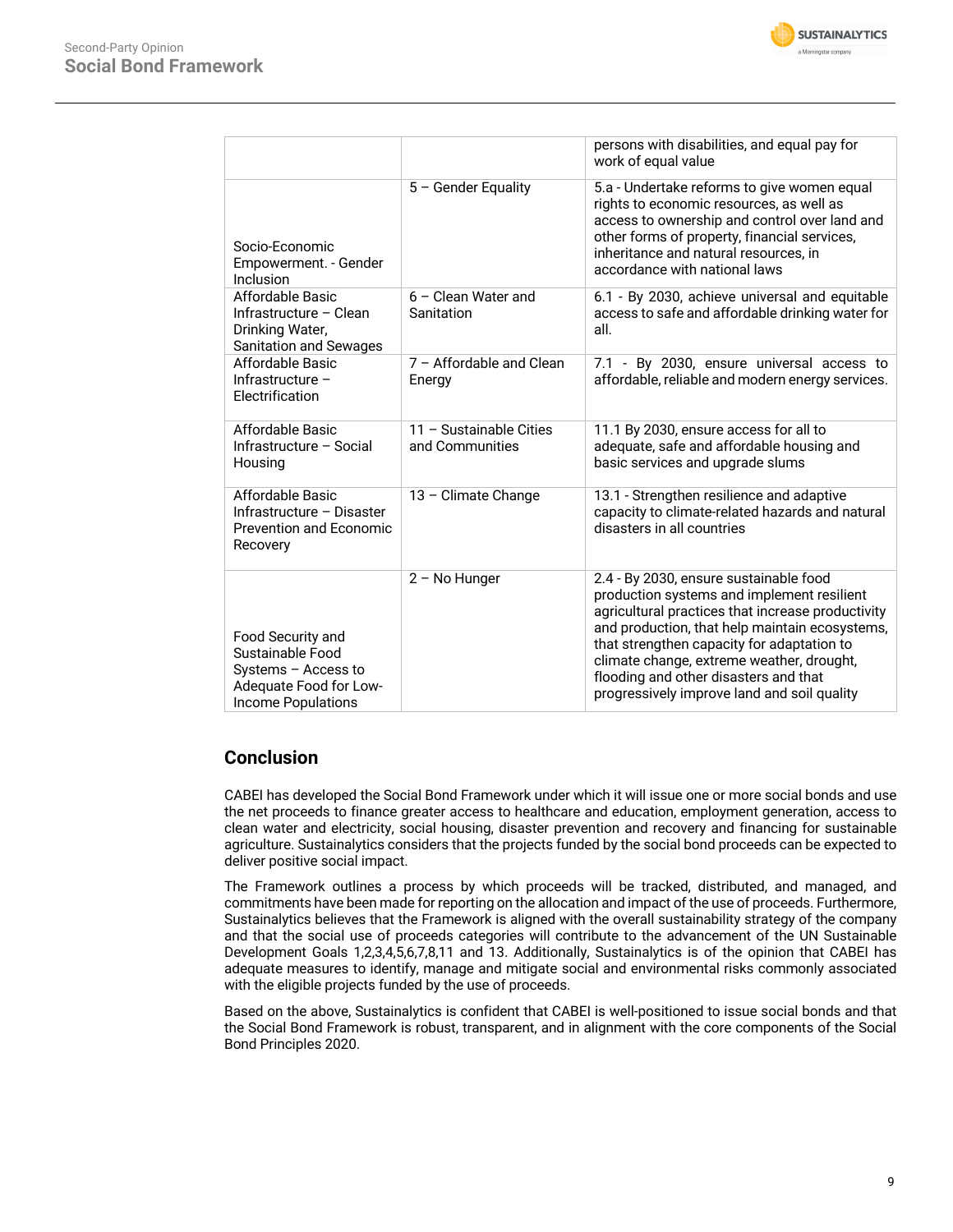

# **Appendix**

# **Appendix 1: Social Bond/ Social Bond Programme -External Review Form**

# **Section 1. Basic Information**

| Issuer name:                                                             | Central American Bank for Economic Integration |
|--------------------------------------------------------------------------|------------------------------------------------|
| Social Bond ISIN or Issuer Social Bond Framework<br>Name, if applicable: | Social Bond Framework                          |
| Review provider's name:                                                  | <b>Sustainalytics</b>                          |
| <b>Completion date of this form:</b>                                     | January 6, 2021                                |
| <b>Publication date of review publication:</b>                           |                                                |

# **Section 2. Review overview**

# **SCOPE OF REVIEW**

The following may be used or adapted, where appropriate, to summarise the scope of the review. The review assessed the following elements and confirmed their alignment with the SBP:

| ⊠                        | Use of Proceeds                             | ⊠ | Process for Project Evaluation and<br>Selection |
|--------------------------|---------------------------------------------|---|-------------------------------------------------|
| $\boxtimes$              | Management of Proceeds                      | ⊠ | Reporting                                       |
|                          | ROLE(S) OF REVIEW PROVIDER                  |   |                                                 |
| ⊠                        | Consultancy (incl. 2 <sup>nd</sup> opinion) | П | Certification                                   |
| П                        | Verification                                | П | Rating                                          |
| $\overline{\phantom{a}}$ | Other (please specify):                     |   |                                                 |

Note: In case of multiple reviews / different providers, please provide separate forms for each review.

# **EXECUTIVE SUMMARY OF REVIEW and/or LINK TO FULL REVIEW** *(if applicable)*

Please refer to Evaluation Summary above.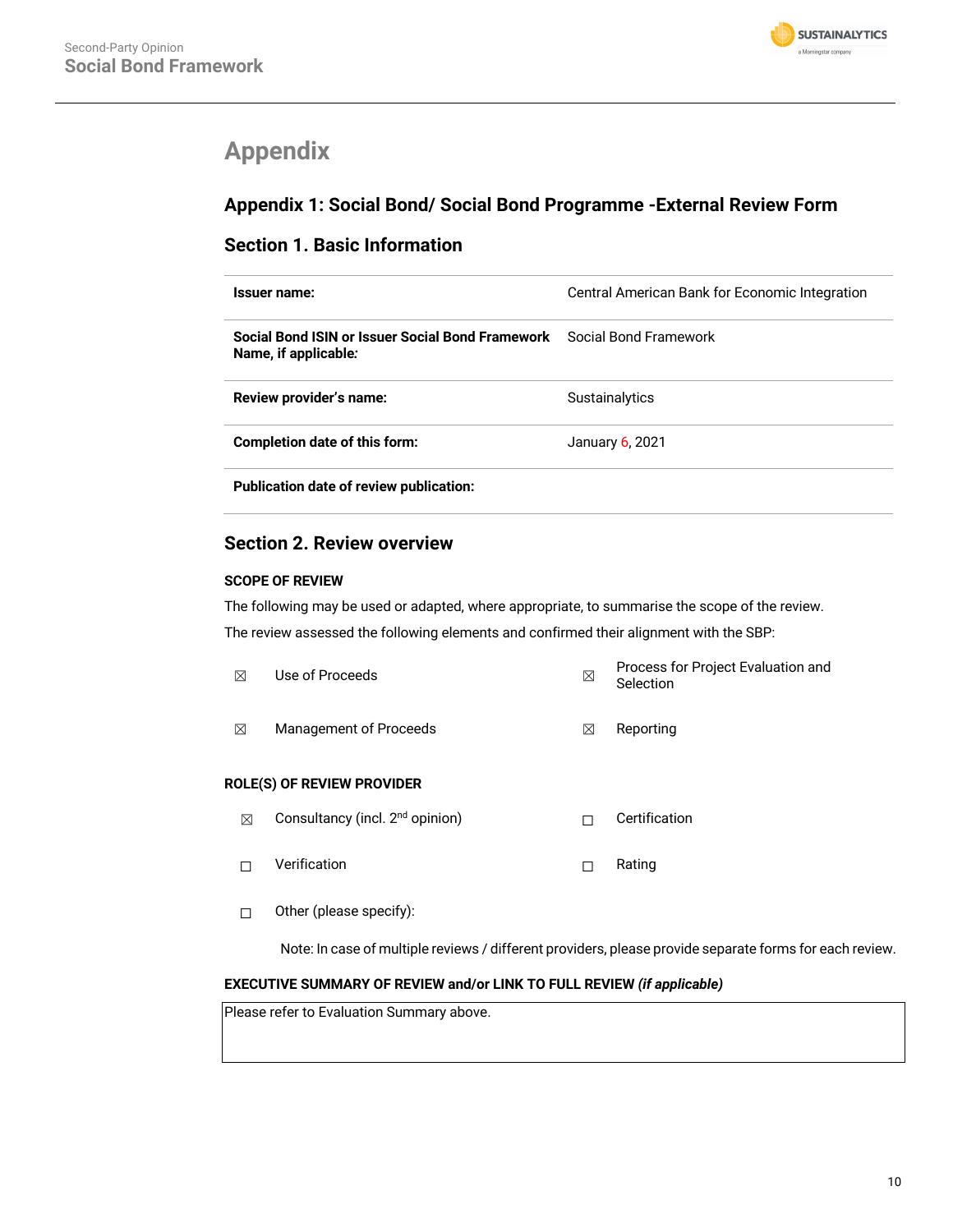

# **Section 3. Detailed review**

Reviewers are encouraged to provide the information below to the extent possible and use the comment section to explain the scope of their review.

# **1. USE OF PROCEEDS**

Overall comment on section *(if applicable)*:

The eligible categories for the use of proceeds – Access to Essential Services, Employment Generation, Socioeconomic Empowerment, Affordable Basic Infrastructure, and Food Security and Sustainable Agriculture – are aligned with those recognized by the Social Bond Principles that seek to achieve positive socio-economic outcomes for target populations. Sustainalytics considers that the eligible categories will lead to positive social impacts and advance the UN Sustainable Development Goals, specifically, SDGs 1,2,3,4,5,6,7,8,11 and 13.

# **Use of proceeds categories as per SBP:**

| $\boxtimes$ | Affordable basic infrastructure                                                                 | ⊠ | Access to essential services                                      |
|-------------|-------------------------------------------------------------------------------------------------|---|-------------------------------------------------------------------|
| $\boxtimes$ | Affordable housing                                                                              | ⊠ | Employment generation (through SME<br>financing and microfinance) |
| $\bowtie$   | Food security                                                                                   | ⊠ | Socioeconomic advancement and<br>empowerment                      |
|             | Unknown at issuance but currently expected to<br>conform with SBP categories, or other eligible | П | Other (please specify):                                           |

If applicable please specify the social taxonomy, if other than SBP:

# **2. PROCESS FOR PROJECT EVALUATION AND SELECTION**

Overall comment on section (if applicable):

areas not yet stated in SBP

CABEI's internal process for evaluating and selecting projects is to establish a Social Bond Working Group that will select eligible projects against CABEI's Environmental and Social Risk Identification, Evaluation and Mitigation System. Sustainalytics considers the project selection process in line with market practice.

# **Evaluation and selection**

| ⊠ | Credentials on the issuer's social objectives                                      | ⊠ | Documented process to determine that<br>projects fit within defined categories                  |
|---|------------------------------------------------------------------------------------|---|-------------------------------------------------------------------------------------------------|
| ⊠ | Defined and transparent criteria for projects<br>eligible for Social Bond proceeds | ⊠ | Documented process to identify and<br>manage potential ESG risks associated<br>with the project |
| ⊠ | Summary criteria for project evaluation and<br>selection publicly available        |   | Other (please specify):                                                                         |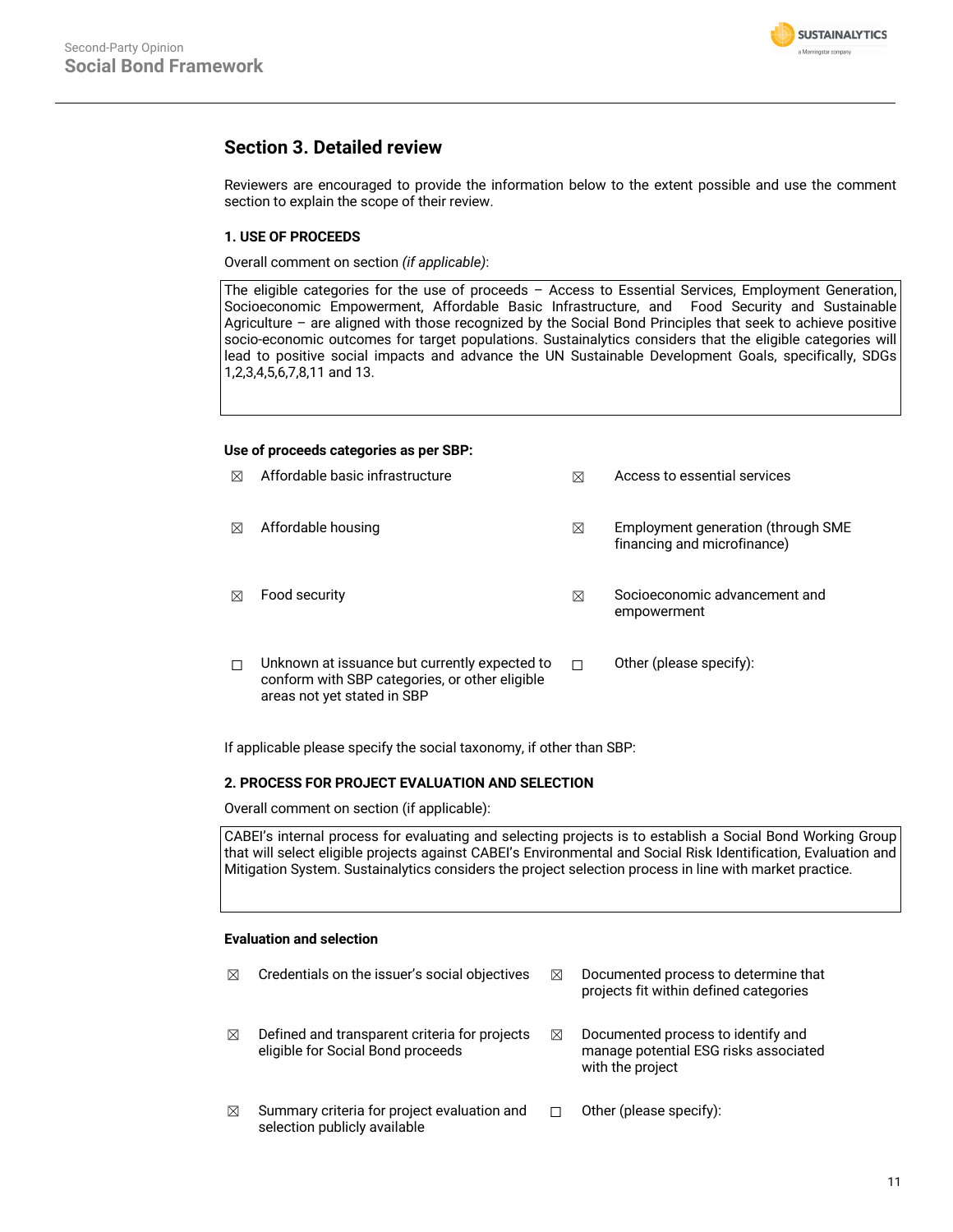

#### **Information on Responsibilities and Accountability**

- $\boxtimes$  Evaluation / Selection criteria subject to external advice or verification ☐ In-house assessment
- ☐ Other (please specify):

### **3. MANAGEMENT OF PROCEEDS**

Overall comment on section *(if applicable)*:

CABEI will take specific measures to track the invested amounts used, and loans granted. Pending allocation, the net bond proceeds will be managed within the Bank's treasury liquidity portfolio, in cash or other liquid instruments. The Social Bond Working Group will monitor the pool of eligible projects and replace projects which no longer comply with the criteria. This is in line with market practice.

#### **Tracking of proceeds:**

- $\boxtimes$  Social Bond proceeds segregated or tracked by the issuer in an appropriate manner
- $\boxtimes$  Disclosure of intended types of temporary investment instruments for unallocated proceeds
- ☐ Other (please specify):

# **Additional disclosure:**

|   | Allocations to future investments only                     |   | Allocations to both existing and future<br>investments |
|---|------------------------------------------------------------|---|--------------------------------------------------------|
|   | Allocation to individual disbursements                     | ⊠ | Allocation to a portfolio of<br>disbursements          |
| ⊠ | Disclosure of portfolio balance of<br>unallocated proceeds |   | Other (please specify):                                |

# **4. REPORTING**

Overall comment on section (if applicable):

CABEI intends to report annually, until full allocation, on the total amount of proceeds and projects allocated per category; on the total amount of unallocated proceeds; and on the share of financing and refinancing. CABEI will also publish an annual impact report will include relevant indicators and metrics per category. These reports will be made publicly available to all stakeholders. Sustainalytics views CABEI's allocation and impact reporting as aligned with market practice.

#### **Use of proceeds reporting:**

- 
- ☐ Project-by-project ☒ On a project portfolio basis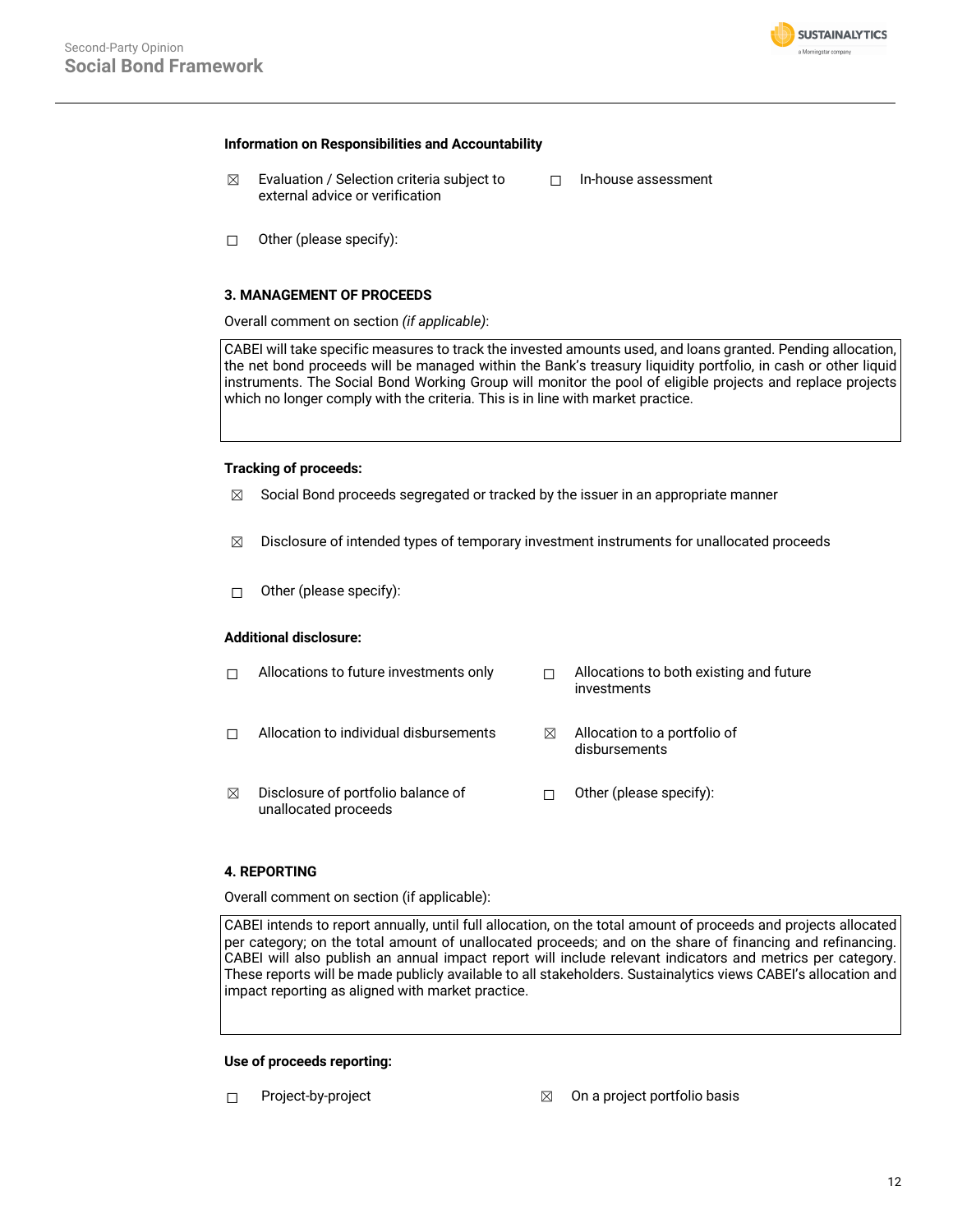

| П      | Linkage to individual bond(s)                                                                               |        |                                                                                             | П.                      |        | Other (please specify):                           |
|--------|-------------------------------------------------------------------------------------------------------------|--------|---------------------------------------------------------------------------------------------|-------------------------|--------|---------------------------------------------------|
|        | Information reported:                                                                                       |        |                                                                                             |                         |        |                                                   |
|        |                                                                                                             | П      | Allocated amounts                                                                           |                         | ⊠      | Social Bond financed share of total<br>investment |
|        |                                                                                                             | $\Box$ | Other (please specify):                                                                     |                         |        |                                                   |
|        |                                                                                                             |        | Frequency:                                                                                  |                         |        |                                                   |
|        |                                                                                                             | П      | Annual                                                                                      |                         | П      | Semi-annual                                       |
|        |                                                                                                             | П      | Other (please specify):                                                                     |                         |        |                                                   |
|        | Impact reporting:                                                                                           |        |                                                                                             |                         |        |                                                   |
| $\Box$ | Project-by-project                                                                                          |        |                                                                                             | ⊠                       |        | On a project portfolio basis                      |
| П      | Linkage to individual bond(s)                                                                               |        | П                                                                                           | Other (please specify): |        |                                                   |
|        | Information reported (expected or ex-post):                                                                 |        |                                                                                             |                         |        |                                                   |
|        | $\Box$ Number of beneficiaries                                                                              |        |                                                                                             |                         | П      | <b>Target populations</b>                         |
|        | $\Box$ Other ESG indicators (please<br>specify):                                                            |        |                                                                                             |                         |        |                                                   |
|        |                                                                                                             |        | Frequency:                                                                                  |                         |        |                                                   |
|        |                                                                                                             | ⊠      | Annual                                                                                      |                         | П      | Semi-annual                                       |
|        |                                                                                                             | П.     | Other (please specify):                                                                     |                         |        |                                                   |
|        | <b>Means of Disclosure</b>                                                                                  |        |                                                                                             |                         |        |                                                   |
| $\Box$ |                                                                                                             |        | Information published in financial report                                                   | $\Box$                  | report | Information published in sustainability           |
| $\Box$ | documents                                                                                                   |        | Information published in ad hoc                                                             | П                       |        | Other (please specify):                           |
| $\Box$ | Reporting reviewed (if yes, please specify which parts of the reporting are subject to<br>external review): |        |                                                                                             |                         |        |                                                   |
|        |                                                                                                             |        | Where appropriate, please specify name and date of publication in the useful links section. |                         |        |                                                   |

**USEFUL LINKS** (e.g. to review provider methodology or credentials, to issuer's documentation, etc.)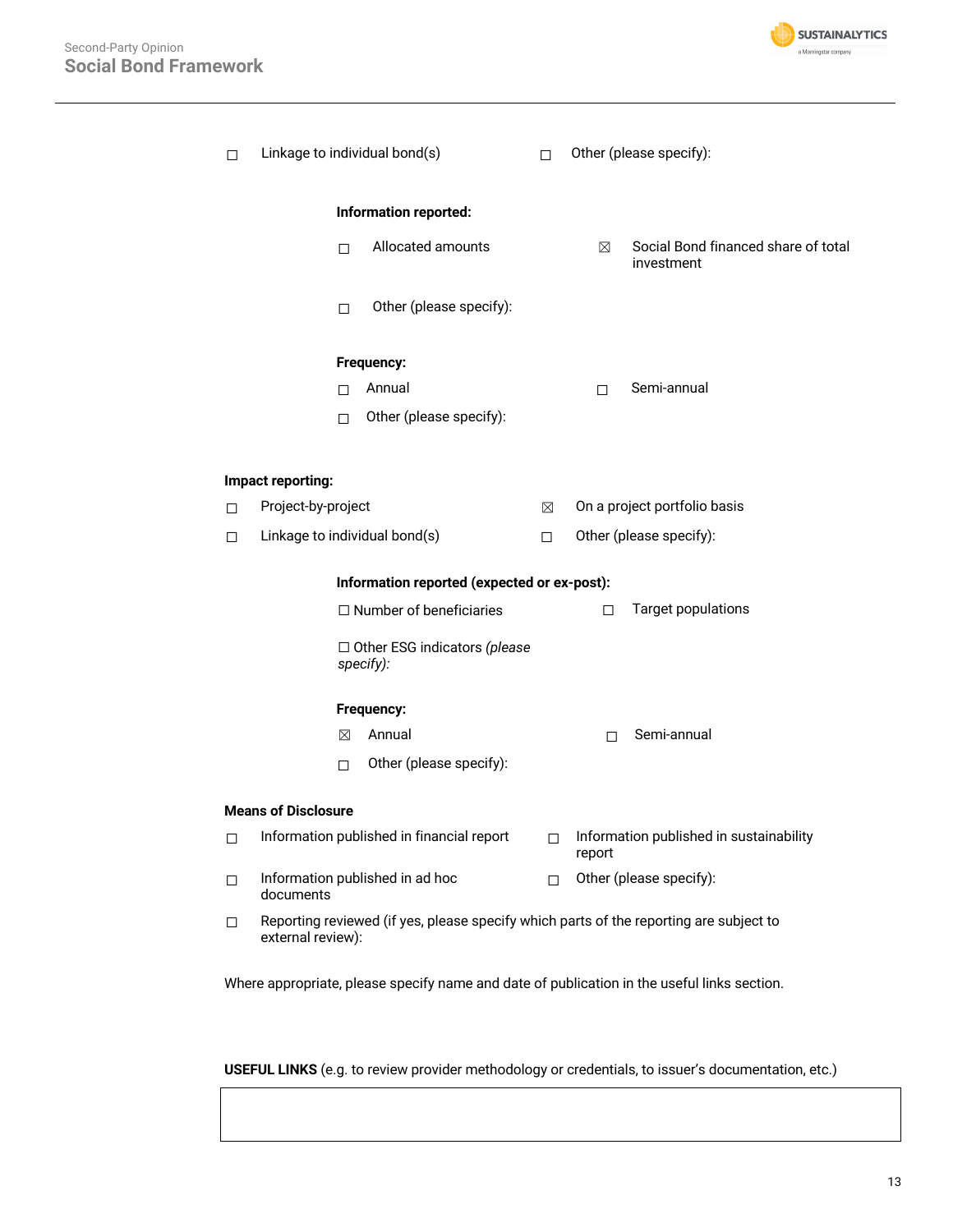

## **SPECIFY OTHER EXTERNAL REVIEWS AVAILABLE, IF APPROPRIATE**

## **Type(s) of Review provided:**

- □ Consultancy (incl. 2<sup>nd</sup> opinion) □ □ Certification
- ☐ Verification / Audit ☐ Rating
- ☐ Other (please specify):

# **Review provider(s): Date of publication:**

## **ABOUT ROLE(S) OF REVIEW PROVIDERS AS DEFINED BY THE SBP**

- i. Second-Party Opinion: An institution with social expertise, that is independent from the issuer may issue a Second-Party Opinion. The institution should be independent from the issuer's adviser for its Social Bond framework, or appropriate procedures, such as information barriers, will have been implemented within the institution to ensure the independence of the Second-Party Opinion. It normally entails an assessment of the alignment with the Social Bond Principles. In particular, it can include an assessment of the issuer's overarching objectives, strategy, policy and/or processes relating to social sustainability, and an evaluation of the social features of the type of projects intended for the Use of Proceeds.
- ii. Verification: An issuer can obtain independent verification against a designated set of criteria, typically pertaining to business processes and/or social criteria. Verification may focus on alignment with internal or external standards or claims made by the issuer. Also, evaluation of the socially sustainable features of underlying assets may be termed verification and may reference external criteria. Assurance or attestation regarding an issuer's internal tracking method for use of proceeds, allocation of funds from Social Bond proceeds, statement of social impact or alignment of reporting with the SBP, may also be termed verification.
- iii. Certification: An issuer can have its Social Bond or associated Social Bond framework or Use of Proceeds certified against a recognised external social standard or label. A standard or label defines specific criteria, and alignment with such criteria is normally tested by qualified, accredited third parties, which may verify consistency with the certification criteria.
- iv. Social Bond Scoring/Rating: An issuer can have its Social Bond, associated Social Bond framework or a key feature such as Use of Proceeds evaluated or assessed by qualified third parties, such as specialised research providers or rating agencies, according to an established scoring/rating methodology. The output may include a focus on social performance data, process relative to the SBP, or another benchmark. Such scoring/rating is distinct from credit ratings, which may nonetheless reflect material social risks.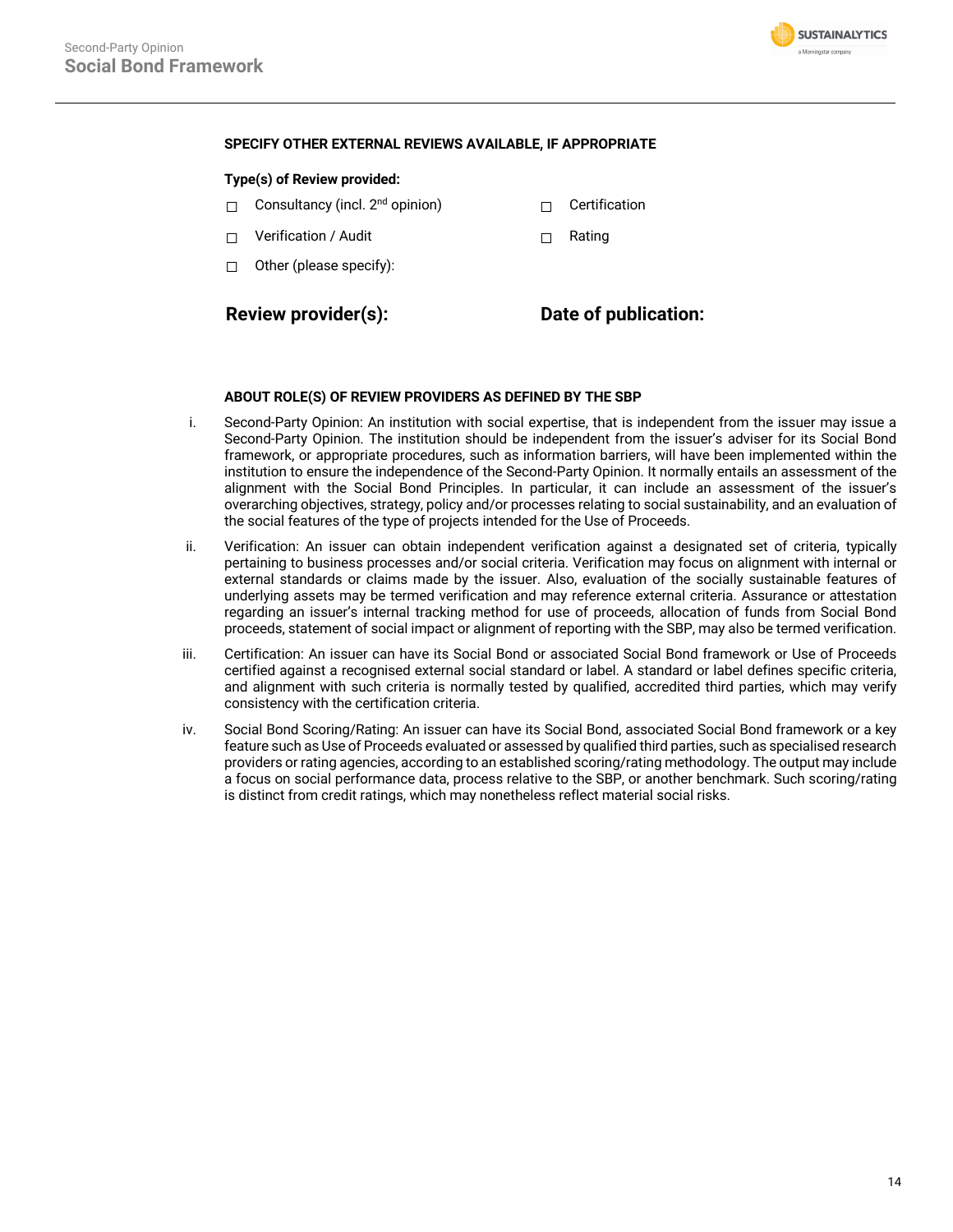# **Disclaimer**

# **Copyright ©2020 Sustainalytics. All rights reserved.**

The information, methodologies and opinions contained or reflected herein are proprietary of Sustainalytics and/or its third party suppliers (Third Party Data), and may be made available to third parties only in the form and format disclosed by Sustainalytics, or provided that appropriate citation and acknowledgement is ensured. They are provided for informational purposes only and (1) do not constitute an endorsement of any product or project; (2) do not constitute investment advice, financial advice or a prospectus; (3) cannot be interpreted as an offer or indication to buy or sell securities, to select a project or make any kind of business transactions; (4) do not represent an assessment of the issuer's economic performance, financial obligations nor of its creditworthiness; and/or (5) have not and cannot be incorporated into any offering disclosure.

These are based on information made available by the issuer and therefore are not warranted as to their merchantability, completeness, accuracy, up-to-dateness or fitness for a particular purpose. The information and data are provided "as is" and reflect Sustainalytics` opinion at the date of their elaboration and publication. Sustainalytics accepts no liability for damage arising from the use of the information, data or opinions contained herein, in any manner whatsoever, except where explicitly required by law. Any reference to third party names or Third Party Data is for appropriate acknowledgement of their ownership and does not constitute a sponsorship or endorsement by such owner. A list of our third-party data providers and their respective terms of use is available on our website. For more information, visit http://www.sustainalytics.com/legal-disclaimers.

The issuer is fully responsible for certifying and ensuring the compliance with its commitments, for their implementation and monitoring.

In case of discrepancies between the English language and translated versions, the English language version shall prevail.